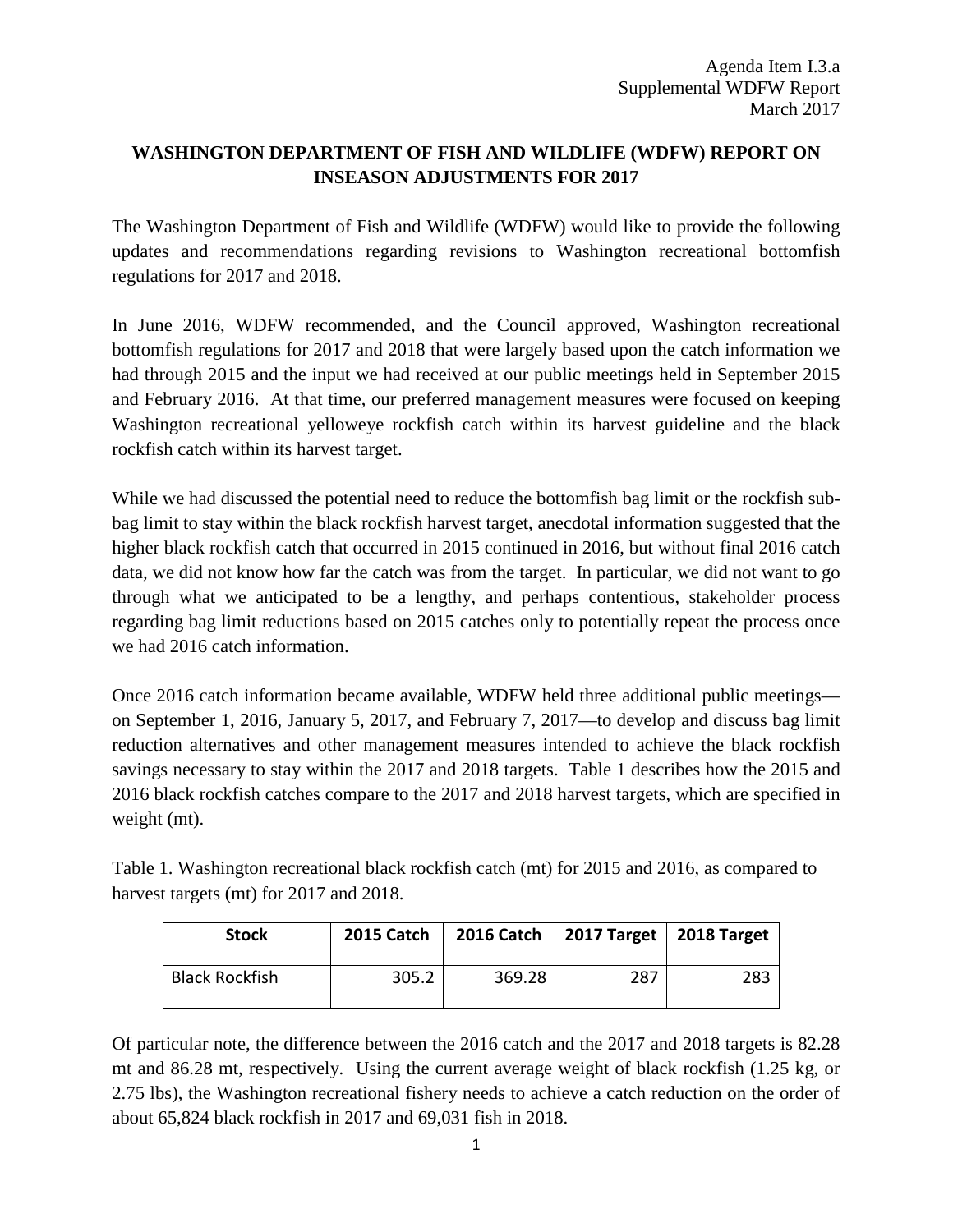Based on the input we received at those public meetings, on February 15, 2017, WDFW adopted additional management measures by emergency rule, which we believe to be consistent with the guidance that state regulations may be more restrictive, but not more liberal, than federal regulations. Those measures are listed below along with a brief description of the rationale for the change.

## **1. Reduce the rockfish daily bag limit from 10 to 7 rockfish per angler**

**Rationale:** Based on the best available science, our analysis indicates that a 7 rockfish daily bag limit is necessary to keep the Washington recreational black rockfish catch within the harvest targets for 2017 and 2018 described above. Several bag limits were explored, including a sub-bag limit for black rockfish within a higher aggregate rockfish limit; however, two objectives we wanted to achieve were to: 1) keep fishing regulations relatively simple for anglers to understand and comply with, and 2) avoid having further bag limit reductions inseason. Given that there are many factors to consider relative to fishing behavior (e.g., anglers continuing to target rockfish once their black rockfish sub-bag limit had been filled) the 7 rockfish bag limit provided the greatest assurance of achieving both of these objectives.

## **2. Reduce the aggregated bottomfish daily bag limit from 12 to 9 per angler**

**Rationale:** The aggregate bottomfish limit has traditionally been two fish higher than the rockfish bag limit, which allows anglers to retain their lingcod bag limit of two fish in addition to filling their rockfish bag. We recognize that there are areas, particularly off the northern coast of Washington, where anglers may catch cabezon as well as lingcod. In such cases, anglers may have to choose between discarding fish or forgoing rockfish catch to stay within their aggregate limit. However, we believe that the risk associated with allowing anglers to retain three bottomfish in excess of their rockfish bag limit and the potential additional incidental rockfish catch that may occur as a result, was too high to warrant a change at this time.

## **3. Remove the 22-inch minimum size limit for lingcod**

**Rationale:** WDFW's angler interview data indicates that the amount of discarded lingcod has increased in recent years. Anecdotal information suggests that this is a result of anglers catching undersized lingcod. The intent of this measure is to encourage anglers to retain the first two lingcod they catch—this would allow anglers to fill their bag limits faster, reducing the time spent on the water. This reduction in time on the water could, in turn, reduce angler encounters with rockfish, including yelloweye and black rockfish, depending on the area fished.

As part of the 2013-2014 biennial management process, revising and removing the lingcod size limits were analyzed for all sectors, including the Washington recreational fishery. That analysis indicated that reductions in rockfish catch resulting from this measure may be relatively low;